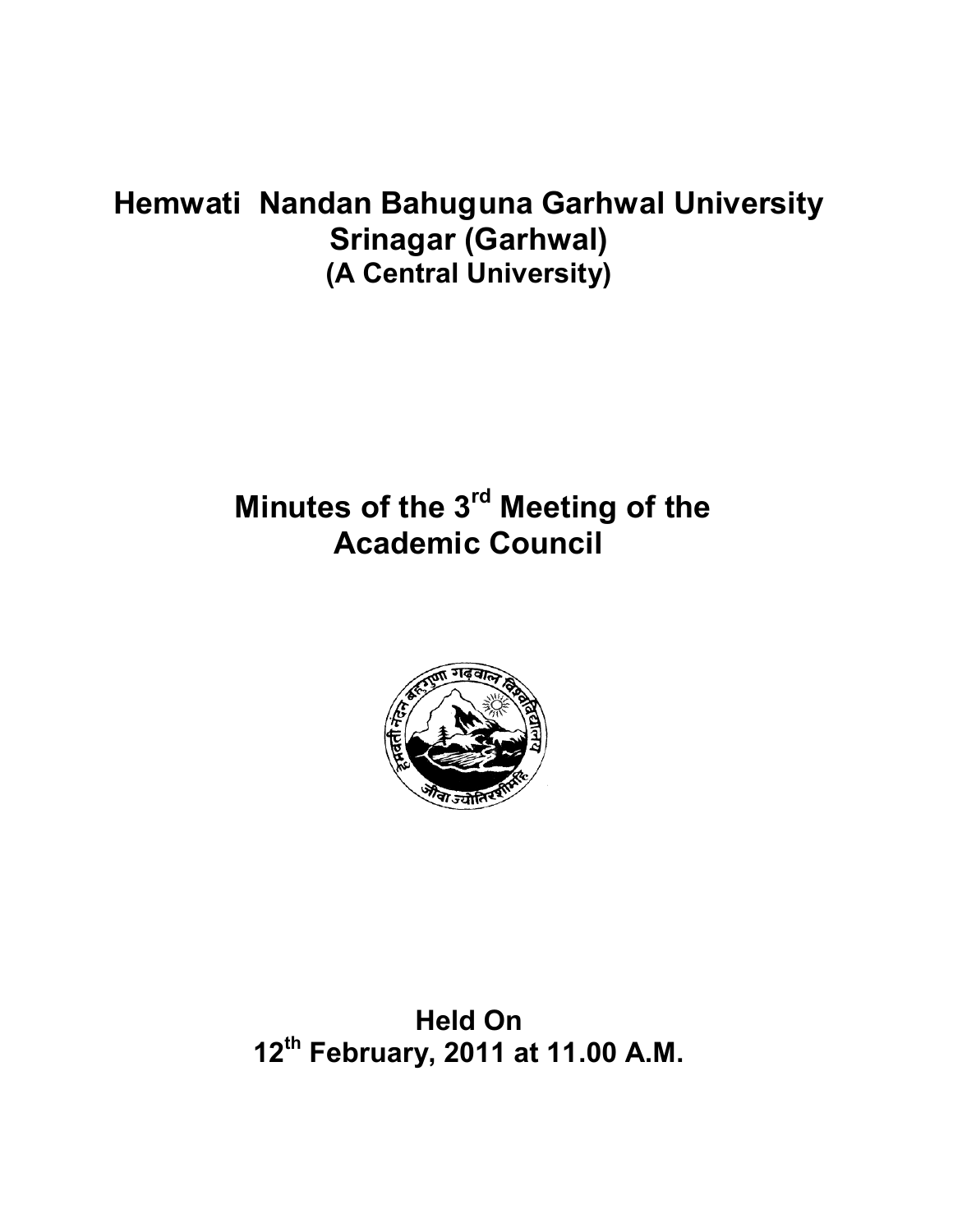# **HEMWATI NANDAN BAHUGUNA GARHWAL UNIVERSITY**

# **SRINAGAR, GARHWAL (Uttarakhand) (A Central University)**

### **Minutes of the 3rd meeting of Academic Council held on 12 February, 2011 at 11 a.m. at HNB Garhwal University, Srinagar Garhwal – (UK)**

The following members were present:-

| 1. Prof. S.K. Singh, Vice-Chancellor | - Chairman |
|--------------------------------------|------------|
| 2. Prof. J.P. Sharma                 | - Member   |
| 3. Prof. Arun Kamal                  | - Member   |
| 4. Prof. Ram Sharan Joshi            | - Member   |
| 5. Prof. Neelima Desmukh             | - Member   |
| 6. Prof. M.S.M. Rawat                | - Member   |
| 7. Prof. Annappurna Nautiyal         | - Member   |
| 8. Prof. J.P. Pachauri               | - Member   |
| 9. Prof. S.K. Srivastava             | - Member   |
| 10. Prof. O.P. Sati                  | - Member   |
| 11. Prof. Atul Saklani               | - Member   |
| 12. Prof. S.P. Kala                  | - Member   |
| 13. Prof. A.R. Dangwal               | - Member   |
| 14. Prof. Lata Gairola               | - Member   |
| 15. Dr. U.S. Rawat, Registrar        | -Secretary |

Prof. Sunil Kumar Gupta, Prof. Sujit K. Basu, Prof. Tista Bagchi, Prof. A.N. Rai, Prof. Rashmi S. Patil and Prof. Vibha Dhawan could not attend the meeting.

At the outset, the Chairman welcomed the Hon'ble members specially the external members and thereafter with the brief introduction of the members, the Chairman appraised them with the overall development made by the University particularly in the area of academic advancement after 2<sup>nd</sup> meeting of Academic Council i.e. 8<sup>th</sup> May, 2010. Thereafter, the agenda items were taken up for discussion and approval.

# **Agenda Item No. 1: Confirmation of minutes of 2nd meeting of the Academic Council held on 8-May-2010**.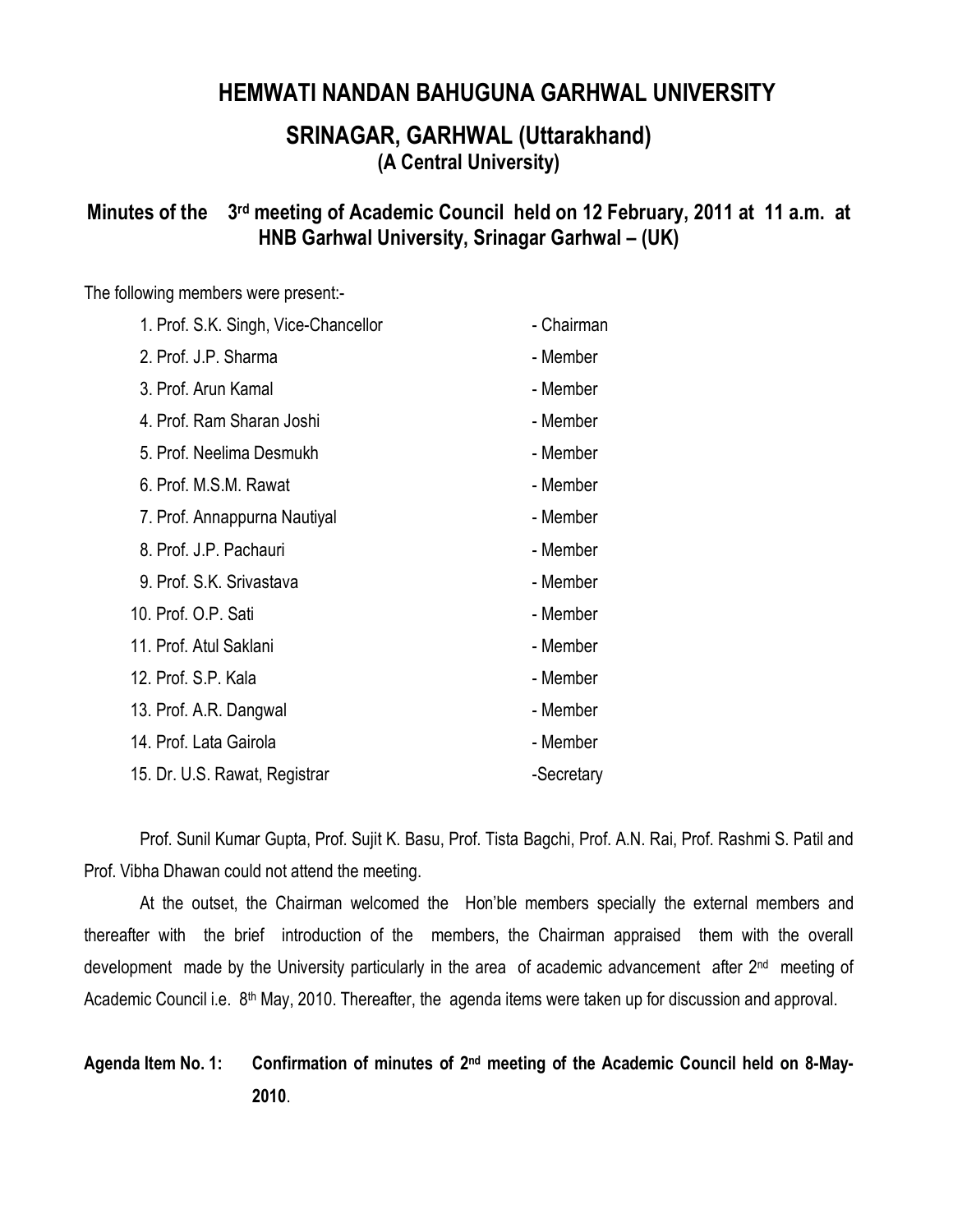Note: A copy of the minutes of the 2<sup>nd</sup> meeting of Academic Council, dated 8-May-2010 circulated vide letter No. Aca./2010/118 dated 12.05.2010 is placed at **Annexure - 1** for confirmation.

### **Resolution**

The Hon'ble members unanimously appreciated the efforts made by the University for recording the minutes based on the decision taken in the 2<sup>nd</sup> meeting of Academic Council held on 8<sup>th</sup> May, 2010. Therefore, it was resolved to confirm the minutes of 2nd meeting of the Academic Council.

# **Agenda Item No. 2: Report on the action taken on the minutes of 2nd meeting of the Academic Council held on 8-May-2010.**

Action taken report on the minutes of the 2<sup>nd</sup> meeting of the Academic Council held on 8-May-2010 is placed at **Annexure - 2** for kind perusal.

### **Resolution**

The Academic Council has taken a note of it.

### **Agenda Item No. 3: To consider and approve the draft of the ordinances for Board of Discipline.**

Note: Academic Council in its meeting dated 8-5-10 resolved to approve the draft Ordinances with minor changes and added the name of Controller of Examination in the Board of Discipline. The matter was placed before the EC held on 15-5-2010 under supplementary agenda item as S-1 (Sl. No. 2) and it was resolved to refer back the agenda item to the Academic Council with the suggestion that at 2(a) in the Constitution of Board of Discipline, in place of the Vice Chancellor, a senior person be made as Chairperson so that Vice Chancellor can act as Appellate Authority in case of any dispute. Therefore, the matter is placed before the Academic Council as **Annexure - 3** for consideration of the modification and kind approval.

### **Resolution**

It was resolved to approve the draft ordinances with minor changes/ modification by incorporating the suggestions/ views offered by the Hon'ble members. As per suggestion, the para 2(b) of the ordinances for the Board of Discipline may be recorded as under:-

"The Board of Discipline and Discipline Coordination Committee shall ordinarily be convened by the Secretary on the instruction of Chairperson atleast twice in an academic year. The Secretary shall maintain the proceeding and conduct the correspondence therefore".

Regarding the suggestion of Executive Council for Chairperson, it was further resolved that Pro Vice-Chancellor will be the Chairperson. In case where there is no Pro Vice-Chancellor, the Vice-Chancellor is authorized to nominate any Sr. Professor as a Chairperson of the Board of Discipline in place of Pro Vice-Chancellor.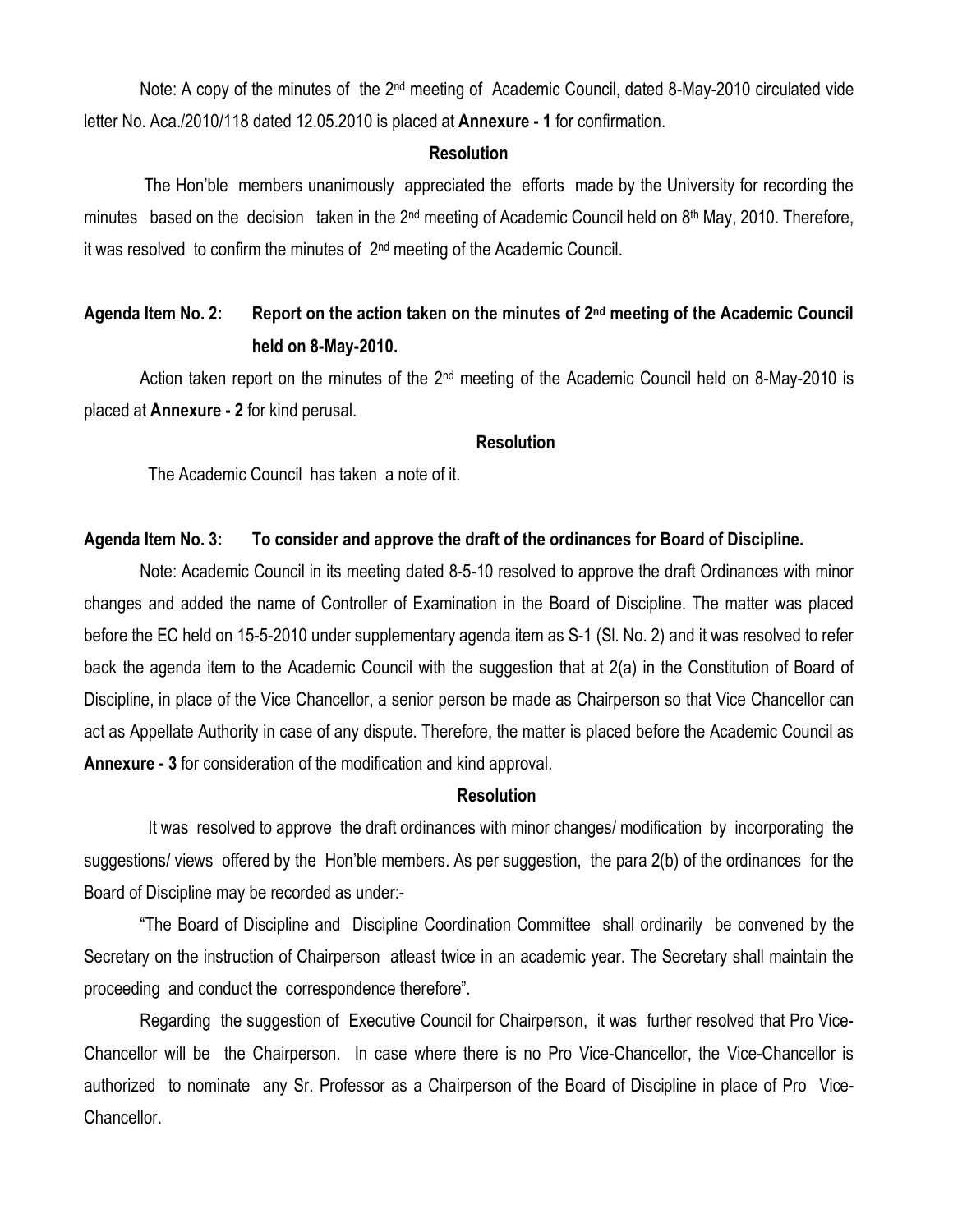### **Agenda Item No. 4: To consider and approve the draft of the Ordinances for Board of Student Welfare**.

Note: Academic Council in its meeting dated 8-5-10 resolved to approve the draft Ordinances for Board of Student of Welfare. Thereafter, the matter was placed before the EC held on 15-5-2010 under supplementary agenda item as S-1 (Sl.No. 3) and it was resolved to refer back the agenda item to the Academic Council with the suggestion that at 1(a) in the Constitution of Board of Student Welfare, in place of the Vice Chancellor, a senior person be made as Chairperson so that Vice Chancellor can act as Appellate Authority in case of any dispute. Therefore, the matter is placed before the Academic Council for consideration of the modification and kind approval **(Annexure - 4).**

### **Resolution**

It was resolved to approve the draft of Ordinance for Board of Students Welfare with the suggestion that the para 1(b) should be read as under:-

"The minutes of the meeting of the Board of Student Welfare shall ordinarily be convened twice in an academic year, on the instruction of the Chairperson, by the Secretary, who shall maintain the proceedings and conduct the correspondence and prepare the Annual Report for approval of the Board thereof."

In view of modification made in para 1(b) as referred above, it was resolved that para 2(b) of the Ordinances be deleted being repetition of para 1(b).

It was further resolved to authorize the Vice-Chancellor to nominate any Sr. Professor as a Chairperson of the Board of Student Welfare in place of Pro Vice-Chancellor (if the post of Pro Vice-Chancellor does not exist).

#### **Agenda Item No. 5**: **To consider draft Ordinances of Students Council for implementation.**

Note: After approval of the AC the draft of the Ordinances for Students Council was placed before the EC held on 15-5-10 under supplementary agenda item as S-1(SI. No. 4) and it was approved for implementation. While implementing the decision of the EC there was mass agitation from the student's communities including manhandling in the Chief Proctor office, resulting hindrances in the university functioning and deterioration of the law and order situation in the university campus for a longer period. With the intervention of the District authorities a meeting of the university officers and district authorities along with the representatives of the students was held on 12/8/2010 under the chairmanship of Vice Chancellor. Minutes of the meeting is placed herewith at **Annexure-5.** On the basis of the recommendation of the committee constituted vide office order no. Admin/2010/1612 dated 31/8/2010 honorable Vice Chancellor has passed the order that the recommendation of the committee needs amendment of the ordinances/statutes and should be put up before the AC and EC for consideration. Untill the decision of these statutory bodies, the student union shall be continued. The recommendation of the committee is therefore placed before Academic Council for kind perusal and approval **(Annexure - 6).**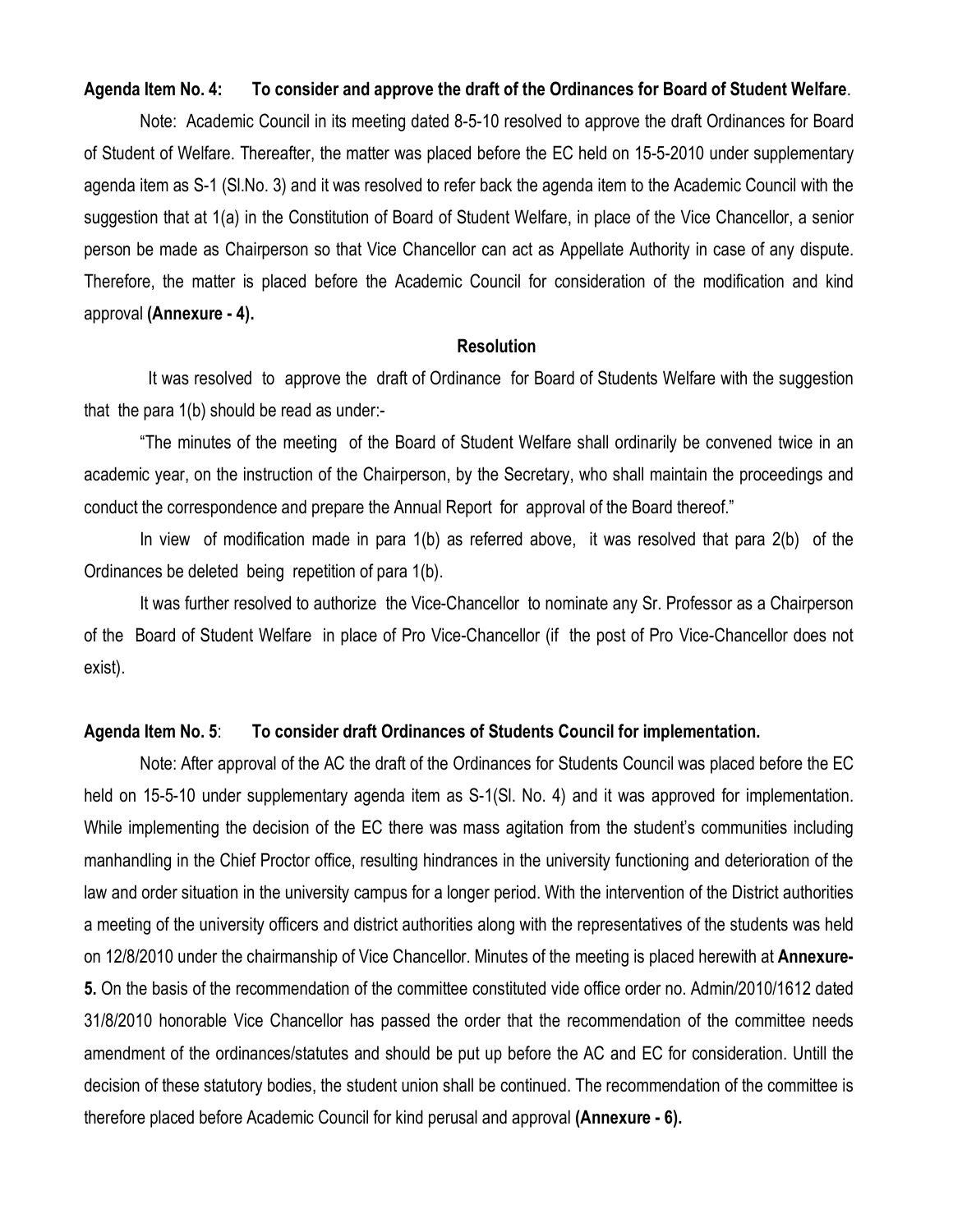After detailed discussion, it was resolved to authorize the Vice-Chancellor to constitute a Committee consisting of two members from Academic Council, one from Executive Council and two from University system to examine the matter thoroughly and submit its recommendation for further course of action. In the mean time the status que be maintained.

#### **Agenda Item No. 6: To consider and approve the draft of the Ordinances for School Board**.

Note: Academic Council in its meeting dated 8-5-10 resolved to approve the Ordinances for School Board. Thereafter, the matter was placed before the EC held on 15-5-2010 under supplementary agenda item as S-1 (Sl.No. 6) and it was resolved to refer back the agenda item to the Academic Council with the suggestion that the matter may be brought after getting the assent of Visitor regarding opening of various Schools in place of Faculties in the university. Now, the university has received the assent of the Visitor in regard to establishment of School of Studies in place of Faculties. Accordingly the university has issued the notification under reference no. R.O./2011/41 dated 17/1/2011 **(Annexure - 7).**

Consequent upon the establishment of various Schools, the draft of the Ordinances for School Board is to be approved by the AC. Therefore, the matter is placed before the Academic Council for kind approval **(Annexure - 8).**

### **Resolution**

It was resolved to approve the Ordinances for the School Board with following modification in the composition of School Board of different Schools –

Under para 2 (v) instead of five Associate Professors (not being Head of Deptt.) and three Assistant Professors of the School it should be three Associate Professors and two Assistant Professors respectively on the School Board, by rotation in the order of seniority in their respective cadres.

The Vice-Chancellor is also authorized to nominate two experts who are not in the University service (HNBGU) on the School Board of different Schools.

It was further resolved that the senior most faculty member of each department comprising the School from amongst the affiliated colleges (in case there are affiliated colleges running courses in that department) be also included on the School Board of respective School.

### **Agenda Item No. 7: To consider and approve the draft of the Ordinances for the Women Advisory Board.**

Note: Academic Council in its meeting dated 8-5-10 resolved to approve the draft Ordinances for the Women Advisory Board. Thereafter, the matter was placed before the EC held on 15-5-2010 under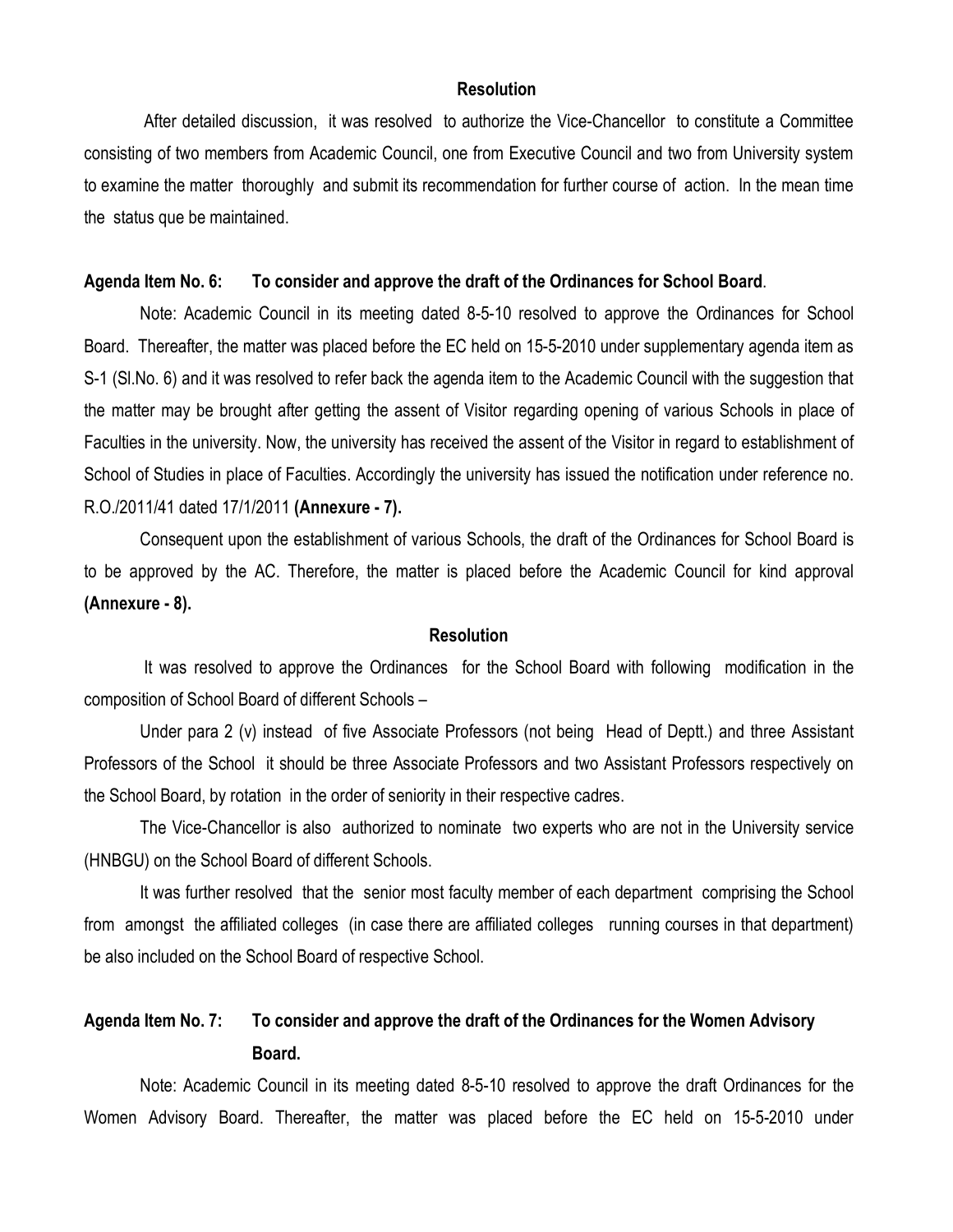supplementary agenda item as S-1 (Sl.No. 8) and it was resolved to refer back to the Academic Council with the suggestion that at 1(a) in the Constitution of Women's Advisory Board, in place of the Vice Chancellor, a senior person preferably a woman be made as Chairperson so that the Vice Chancellor can act as Appellate Authority in case of any dispute. Therefore, the matter is placed before the Academic Council for consideration of the modification and kind approval **(Annexure - 9).**

### **Resolution**

 It was resolved to differ the agenda item with the remarks that the composition of Women Advisory Board be reconstituted.

# **Agenda Item No. 8: To consider and approve the Syllabii of various Semester Courses in the University.**

Note: Academic Council in its meeting dated 8-5-10 resolved that the syllabii of various Semester Courses be sent to the members of the Academic Council for perusal at the earliest and next Academic Council meeting be fixed as soon as possible, so that the syllabii of various courses could be approved for implementation.

 Therefore, the proposed syllabii of various courses are placed as under before the Academic Council for kind approval.

| SI.No.         | Courses                                               | Annexure |
|----------------|-------------------------------------------------------|----------|
| $\mathbf 1$    | MA – Economics (Semester system)                      | 10       |
| $\overline{2}$ | MA - Philosophy (Semester system)                     | 11       |
| $\mathfrak{3}$ | MA – Mass Communication (Semester system)             | 12       |
| $\overline{4}$ | MA - Theatre (Semester system)                        | 13       |
| 5              | MA - Drawing & Painting (Semester system)             | 14       |
| $6\phantom{1}$ | MA – Home Science (Semester system)                   | 15       |
| $\overline{7}$ | MA - Political Science (Semester system)              | 16       |
| 8              | MA - English (Semester system)                        | 17       |
| 9              | MA - Sanskrit (Semester system)                       | 18       |
| 10             | MA - Psychology (Semester system)                     | 19       |
| 11             | MA – Sociology (Semester system)                      | 20       |
| 12             | MA – Hindi (Semester system)                          | 21       |
| 13             | MA - Ancient Indian History (Semester system)         | 22       |
| 14             | MA - History (Semester system)                        | 23       |
| 15             | MA - Yoga and Alternative Therapies (Semester system) | 24       |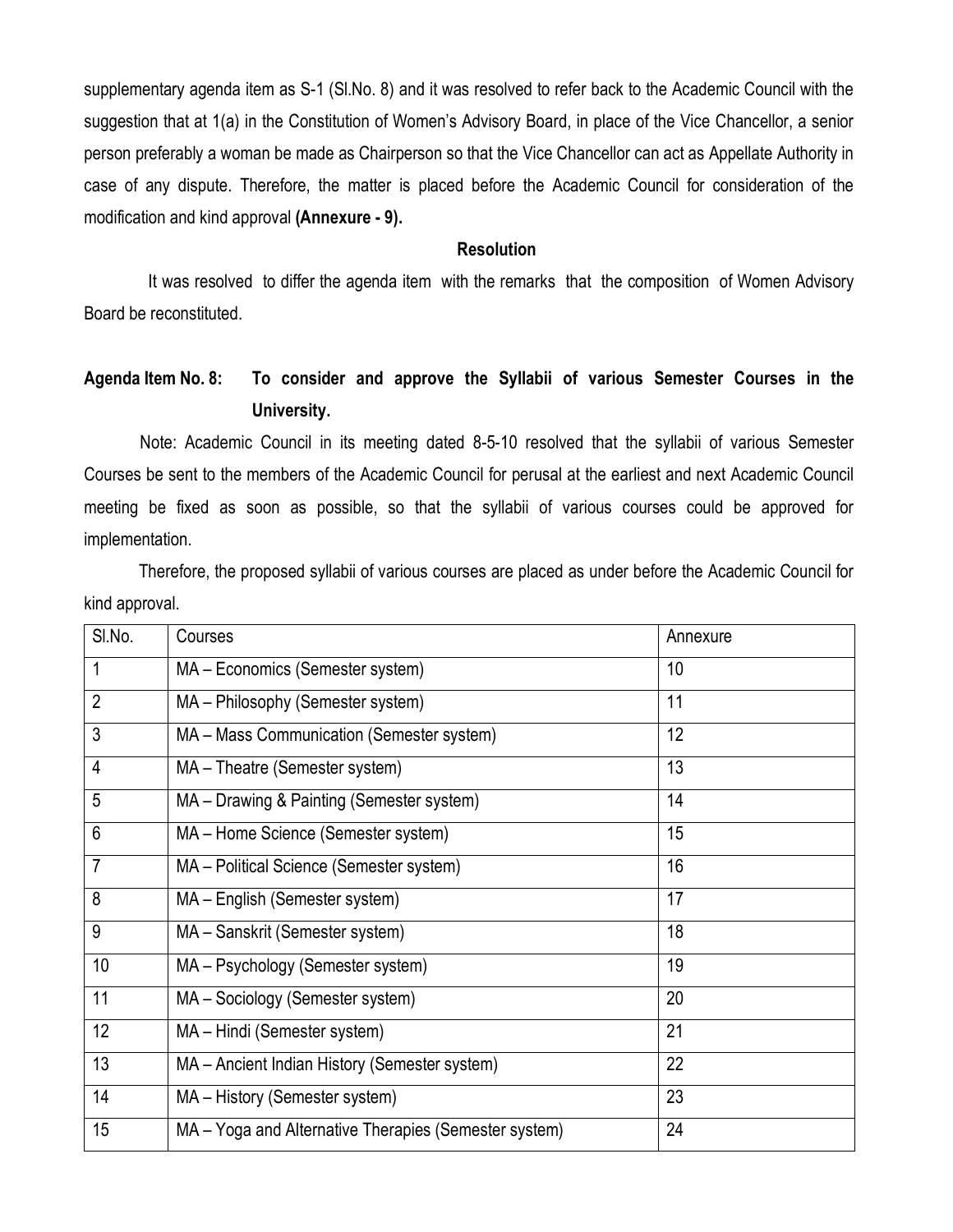| 16              | MA - Music (Semester system)                                | 25 |
|-----------------|-------------------------------------------------------------|----|
| 17              | MA/M.Sc. - Geography (Semester system)                      | 26 |
| 18              | MA/M.Sc. - Defence & Strategic Studies (Semester system)    | 27 |
| 19              | MA/M.Sc. - Mathematics (Semester system)                    | 28 |
| 20              | MA/M.Sc. - Statistics (Semester system)                     | 29 |
| 21              | M.Sc. - Medicinal & Aromatic Plants (Semester system        | 30 |
| 22              | M.Sc. - Biotechnology (Semester system)                     | 31 |
| $\overline{23}$ | 5 year integrated M.Sc. - Biotechnology (Semester system)   | 32 |
| 24              | M.Sc. - Zoology (Semester system)                           | 33 |
| 25              | M.Sc. - Bioinformatics (Semester system)                    | 34 |
| 26              | M.Sc. - Industrial Biotechnology (Semester system)          | 35 |
| 27              | M.Sc. - Biomedical Science (Semester system)                | 36 |
| 28              | M.Sc. - Forestry (Semester system)                          | 37 |
| 29              | B.Sc. - Forestry (Semester system                           | 38 |
| 30              | PG Diploma in Natural Resource Management (Semester system) | 39 |
| 31              | PG Diploma in Journalism and Mass Communication (Semester   | 40 |
|                 | system)                                                     |    |
| 32              | Diploma in Theatre & Folk Arts (Semester system)            | 41 |
| 33              | PG Diploma in Nutrition and Dietetics (Semester system)     | 42 |
| $\overline{34}$ | PG Diploma in Human Rights and Duties Education             | 43 |
| 35              | PG Diploma in Yogic Science (Semester system)               | 44 |
| 36              | Bachelor of Physical Education (B.PEd)                      | 45 |
| 37              | B.Sc. in Seed Technology (Semester System)                  | 46 |
| 38              | Certificate course in Yoga (only for foreigner)             | 47 |

While discussing the matter on the syllabii of various semester courses prepared by the different departments, the Hon'ble members unanimously appreciated the efforts made by the departments for the Semester courses in different departments with some minor suggestions. Therefore, it was resolved to approve the syllabii of various Semester courses at P.G. level and diploma and certificate courses as referred above for implementation.

It was further resolved to incorporate the suggestions given by the Hon'ble members in the syllabii of various courses as enumerated under:-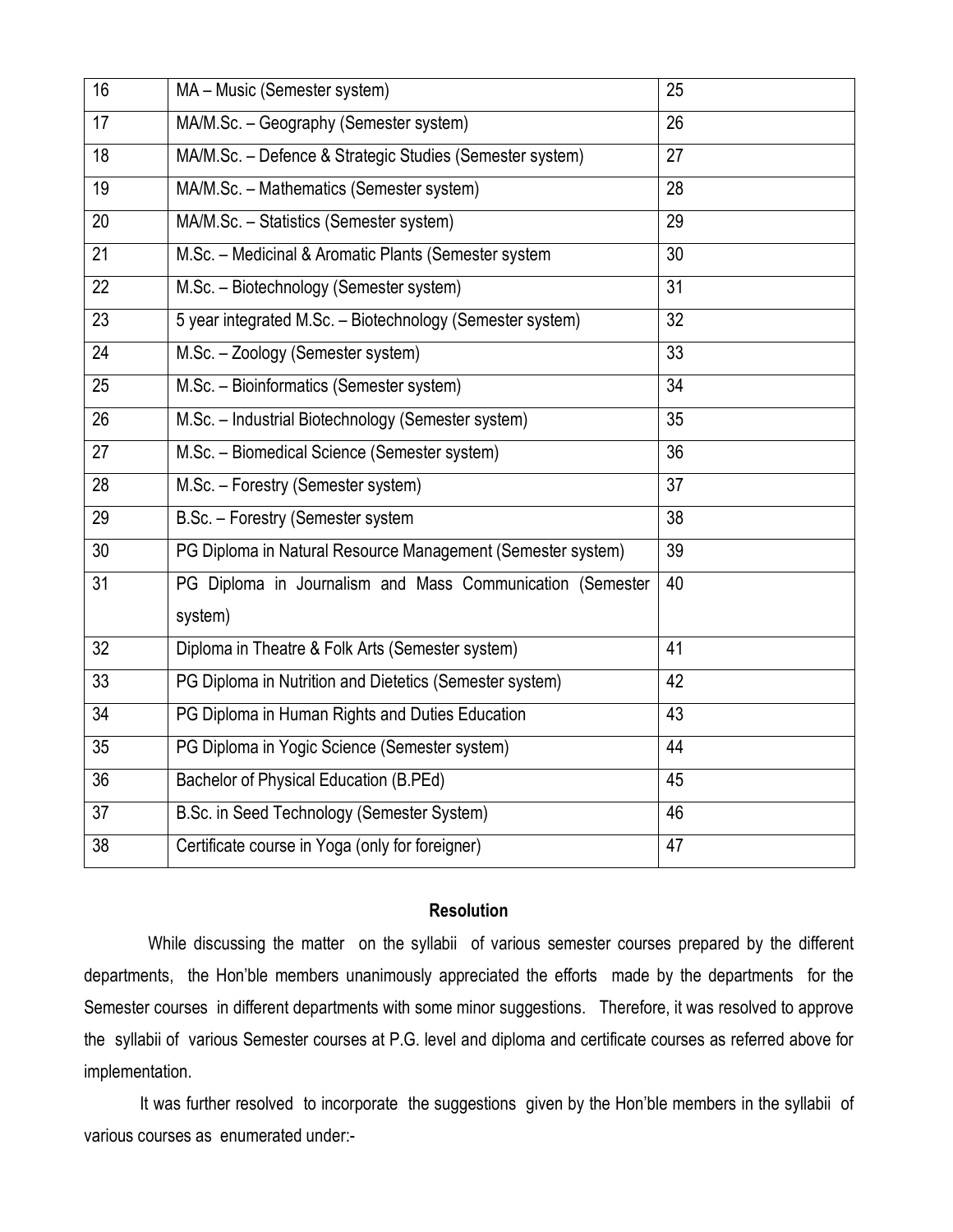**Mass Communication** – In M.A. Mass Communication (IV Semester) under paper/course no. 20 (Course code MMC-Co22) pertaining to Film Studies Paper, the name of Shyam Benegal, Ritvik Ghatik and Maniratnam be added in profiles part of syllabus as suggested by Prof. R.S. Joshi.

**English** – In M.A. English, course VI of Ist Semester - American Literature Paper, the name of (i) Hemingway's – The Old Man and the Sea and (ii) Melville's – Moby Dick and Whitman be included. Similarly, in Literacy Criticism the name of Horace Sophocles' Oedipus alongwith Aeschylus and Euripides be included.

 The nomenclature of Common Wealth Literature under course XVI – Group A (Elective) be changed either as Post Colonial Literature or Third World Literature.

Course II – Drama -5 John Gary be replaced by Gay and Oscar Wilde be included in this course.

Course IV – Literary Critisism - Horace be added after Longinus.

Course X - Romantic Poetry, William Blake be placed at no. 1.

Course XIV - Indian Literature in English Translation, the proper sequence of the authors be maintained as Vyas, Bharat, Kalidas, Ravindra Nath Tagore, Anandvardhana & Shrieal Shukla.

Course XV – Major Critical Concepts and Movements no. 1 be changed as Naturalism, Realism & Marxism.

In course XVIII Group C – Course Modern Indian Writing (Elective), Faiz Ahd. Faiz and Firaque Gorakhpuri be included in addition to Mohmad Iqbal.

**Hindi** – In M.A. Hindi the name of Mohan Rakesh "Aadhe Adhoore" and Vijay Tendulkar be included in Drama Paper and the name of Nirmal Verma in Indian Writing in Translation. It was further resolved that the name of Kedarnath Singh and Virendra Dangwal be included in Chayawadottar Kabya (Paper HC – 211) in M.A. Hindi IInd Semester.

Similarly, in paper 313, the name of Prof. Namwar Singh (Kavita Ke Naye Aayaam ), Shailesh Matiyani and Manohar Shyam Joshi be included in the paper of Hindi Alochana Sahitya of IIIrd Semester. In paper 421, the name of Govind Chand Pandey (Ved Anuwad) be included.

in paper no. 317- Renu ( Maila Aanchal ), Shivani, Vidyasagar Nautiyal and Masoom Raza (Aadha Gaon) be included. An elective paper on Dalit Sahitya and Stree Lekhan may also be included in Hindi.

It was further resolved to authorize the Vice-Chancellor to form a Committee at School level to review the course structure periodically.

# **Agenda Item No. 9: To consider and approve the Pre-Ph.D courses for pursuing Ph.D in various disciplines of the University.**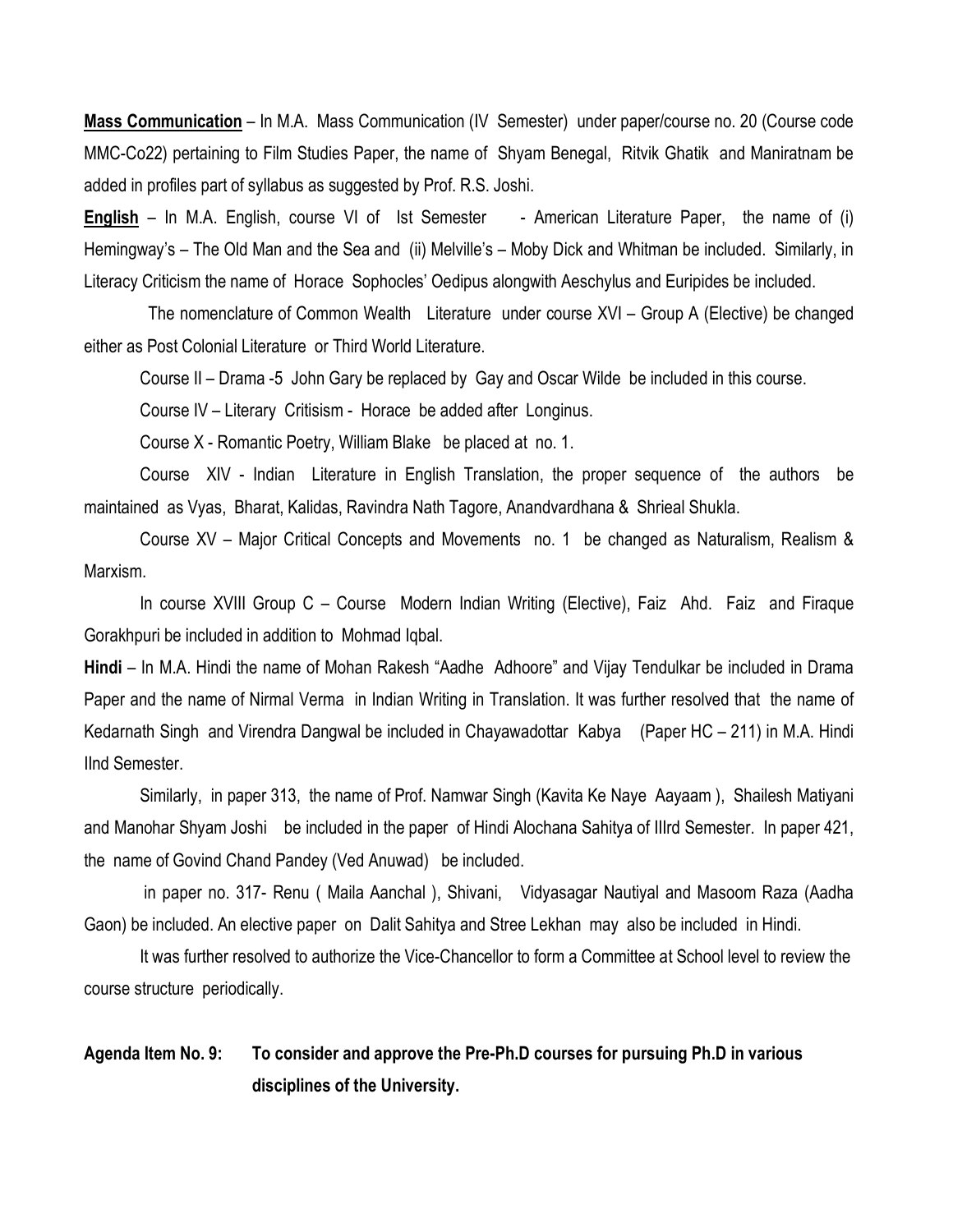Note: In pursuance of the UGC (Minimum Standards and Procedure for award of M.Phil/Ph.D degree) Regulations 2009 the university is going to conduct Pre-Ph.D. courses for pursing Ph.D. in various disciplines. The proposed syllabii for various Pre-Ph.D courses are placed as under before the Academic Council for kind approval.

| SI.No.           | Pre-Ph.D. Courses            | Annexure        |
|------------------|------------------------------|-----------------|
| $\mathbf 1$      | Geography                    | 48              |
| $\overline{2}$   | Anthropology                 | 49              |
| $\overline{3}$   | Hindi                        | 50              |
| $\overline{4}$   | Economics                    | 51              |
| $\overline{5}$   | <b>Political Science</b>     | 52              |
| $6\phantom{.}$   | English                      | 53              |
| $\overline{7}$   | Sanskrit                     | 54              |
| 8                | Sociology                    | 55              |
| $\boldsymbol{9}$ | Philosophy                   | 56              |
| 10               | Psychology                   | 57              |
| $\overline{11}$  | Theatre                      | 58              |
| 12               | Education                    | 59              |
| 13               | Physics                      | 60              |
| 14               | Chemistry                    | 61              |
| 15               | Horticulture                 | 62              |
| 16               | Forestry                     | 63              |
| 17               | <b>Plant Physiology</b>      | 64              |
| 18               | <b>Seed Technology</b>       | 65              |
| 19               | Tourism                      | 66              |
| 20               | <b>Extension Education</b>   | 67              |
| 21               | Rural Technology             | 68              |
| 22               | Biotechnology                | 69              |
| 23               | Zoology                      | 70              |
| 24               | Mathematics                  | $\overline{71}$ |
| 25               | Geology                      | 72              |
| 26               | <b>Environmental Science</b> | $\overline{73}$ |
| 27               | <b>Statistics</b>            | 74              |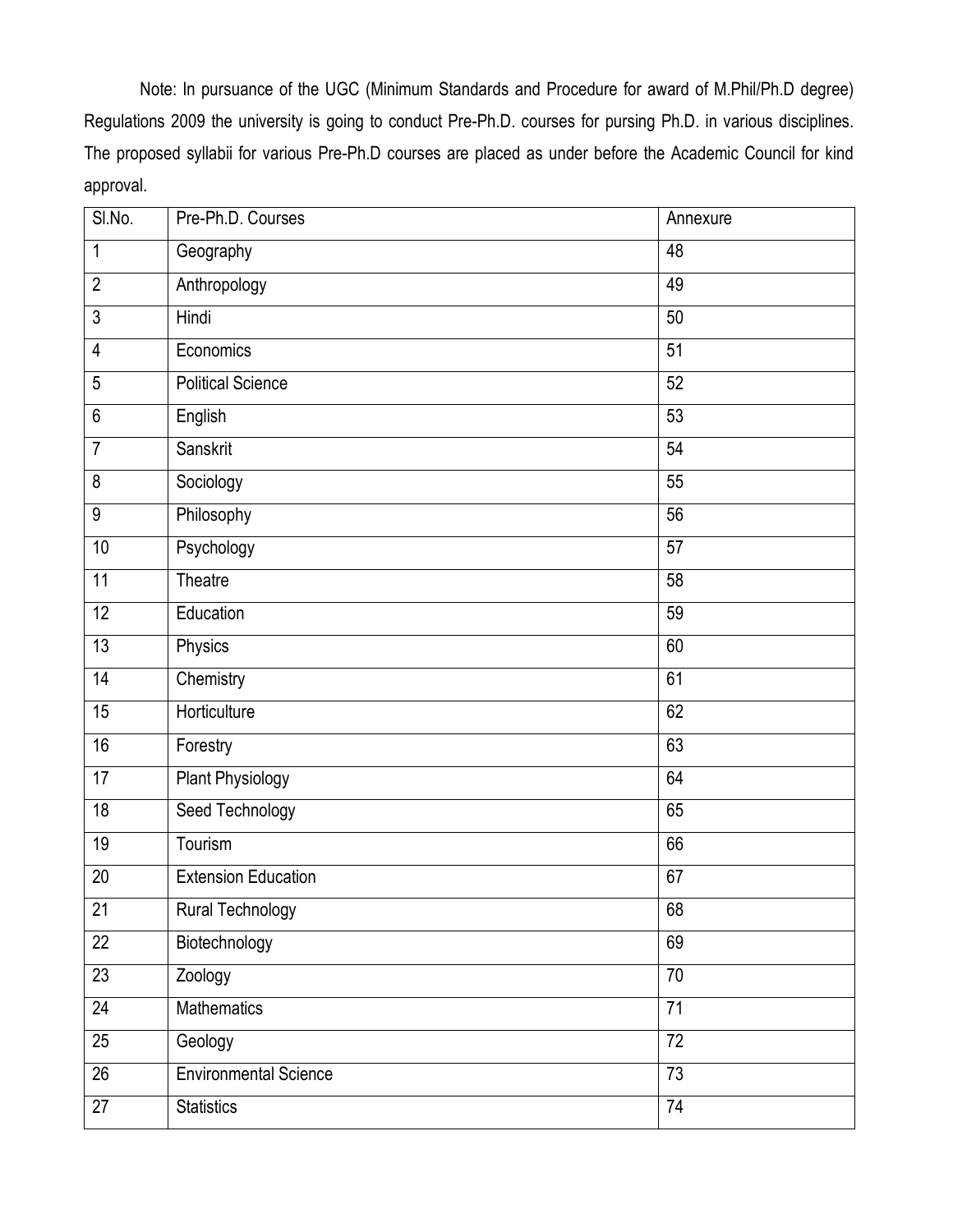| 28 | Microbiology                | 75 |
|----|-----------------------------|----|
| 29 | Botany                      | 76 |
| 30 | Defence & Strategic Studies |    |

 It was resolved to approve the Pre- Ph.D. courses for pursuing Ph.D. in various disciplines of the University.

It was further resolved to authorize the Vice-Chancellor to constitute a Committee at School Level to review the course structure periodically.

# **Agenda Item No. 10: Ratification of conducting Ph.D. viva of Ms. Sameeksha Barthwal in Psychology – Reporting item**

Note: In view of the expression of inability on the medical ground to conduct the Ph.D. viva voce of Ms. Sameeksha Barthwal, Mahadevi Kanya Pathshala (P.G.) College, Dehradun by her Guide Dr. Anuradha Singh, Reader & Head Deptt. of Psychology, M.K.P. (P.G.) College, Dehradun Hon'ble Vice Chancellor has permitted Prof. Lata Goirala, Deptt. of Psychology, HNBGU, (Convener, RDC) to conduct the Ph.D. viva. The viva voce took place on 21/12/2010.

The matter is placed before Academic Council for ratification.

### **Resolution**

The Academic Council has taken a note of it.

# **Agenda Item No. 11: Ratification of the MOU signed between Bhabha Atomic Research Centre (BARC), Mumbai and HNBGU, Srinagar for "Setting up a nodal calibration centre at HNB Garhwal University to strengthen radon studies in states of Delhi, Uttar Pradesh, Uttarakhand, Himachal Pradesh and Jammu & Kashmir" – Reporting item**

Note: Keeping in view the requisite degree of fitness in terms of research activity in the field of radon studies in states as referred above and in the interest of the university the MOU was signed in Nov-2010. The above Calibration Centre will be setup at Department of Physics, SRT Campus Badshahi Thaul, Tehri (Garhwal) at a total cost of Rs. 48,93,250/- (to be provided by BARC). The MOU is valid for a period of 5 years which can be extended further based on mutual consent. A copy of MOU is placed at **Annexure - 78** The matter is placed before the Academic Council for ratification.

### **Resolution**

It was resolved to ratify the decision.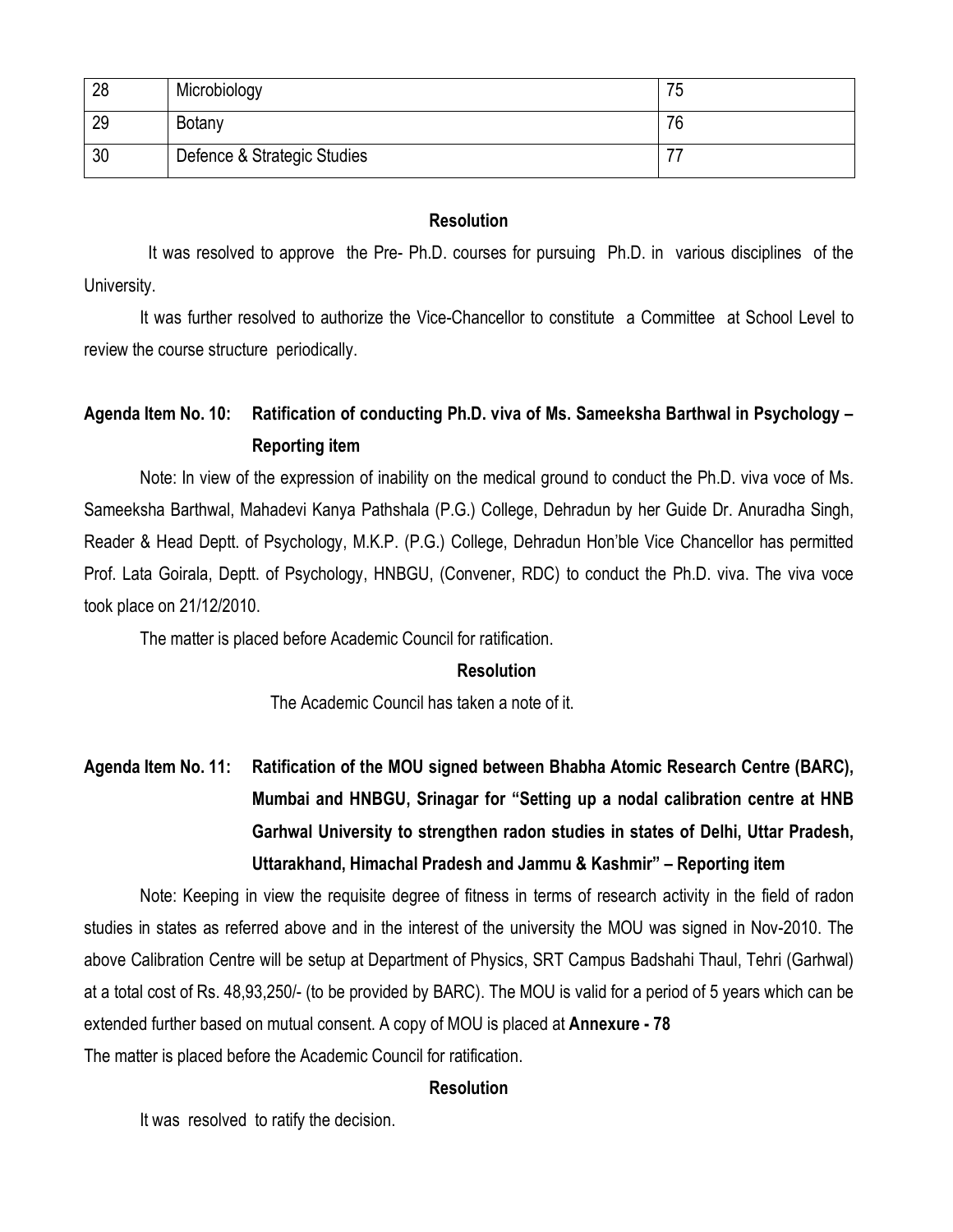### **Supplementary Agenda Items**

# **Agenda Item No. S-1: To consider and approve the Syllabii of various Semester Courses in the University.**

Note: Academic Council in its meeting dated 8-5-10 resolved that the syllabii of various Semester Courses be sent to the members of the Academic Council for perusal at the earliest and next Academic Council meeting be fixed as soon as possible, so that the syllabii of various courses could be approved for implementation.

 Therefore, the proposed syllabii of various courses are placed as under before the Academic Council for kind approval.

| SI.No.         | Courses                                                        | Annexure          |
|----------------|----------------------------------------------------------------|-------------------|
| 1              | LLM (Semester System)                                          | (i)               |
| $\overline{2}$ | BA LLB - 5 years (Semester System)                             | (ii)              |
| 3              | M.Sc. Physics (Semester system)                                | (iii)             |
| 4              | M.Sc. Chemistry (Semester system)                              | (iv)              |
| 5              | M.Sc. Environmental Science (Semester system)                  | (v)               |
| 6              | PG Diploma in Environmental Management (Semester system)       | (vi)              |
| $\overline{7}$ | PG Diploma in Environmental Economics (Semester system)        | (vii)             |
| 8              | M.Pharma (Semester system)                                     | (viii)            |
| 9              | M.Sc. Pharmaceutical Chemistry (Semester system)               | (ix)              |
| 10             | M.Sc. - Rural Technology (Semester system)                     | (x)               |
| 11             | M.Sc. - Horticulture (Semester system)                         | (x <sub>i</sub> ) |
| 12             | M.Sc. Seed Science & Technology (Semester system)              | (xii)             |
| 13             | Master in Extension Education (Semester system)                | (xiii)            |
| 14             | M.Com (Semester system)                                        | (xiv)             |
| 15             | PG Diploma in Entrepreneurship (Semester system)               | (xv)              |
| 16             | Master in Business Administration (Semester system)            | (xvi)             |
| 17             | Master of Business Administration in Tourism (Semester system) | (xvii)            |
| 18             | Master in Education (M.Ed.) (Semester system)                  | (xviii)           |
| 19             | Master in Human Resource Development (Semester system)         | (xix)             |
| 20             | Master in International Business (Semester system)             | (xx)              |
| 21             | M.A./M.Sc. in Anthropology (Semester system)                   | (xxvi)            |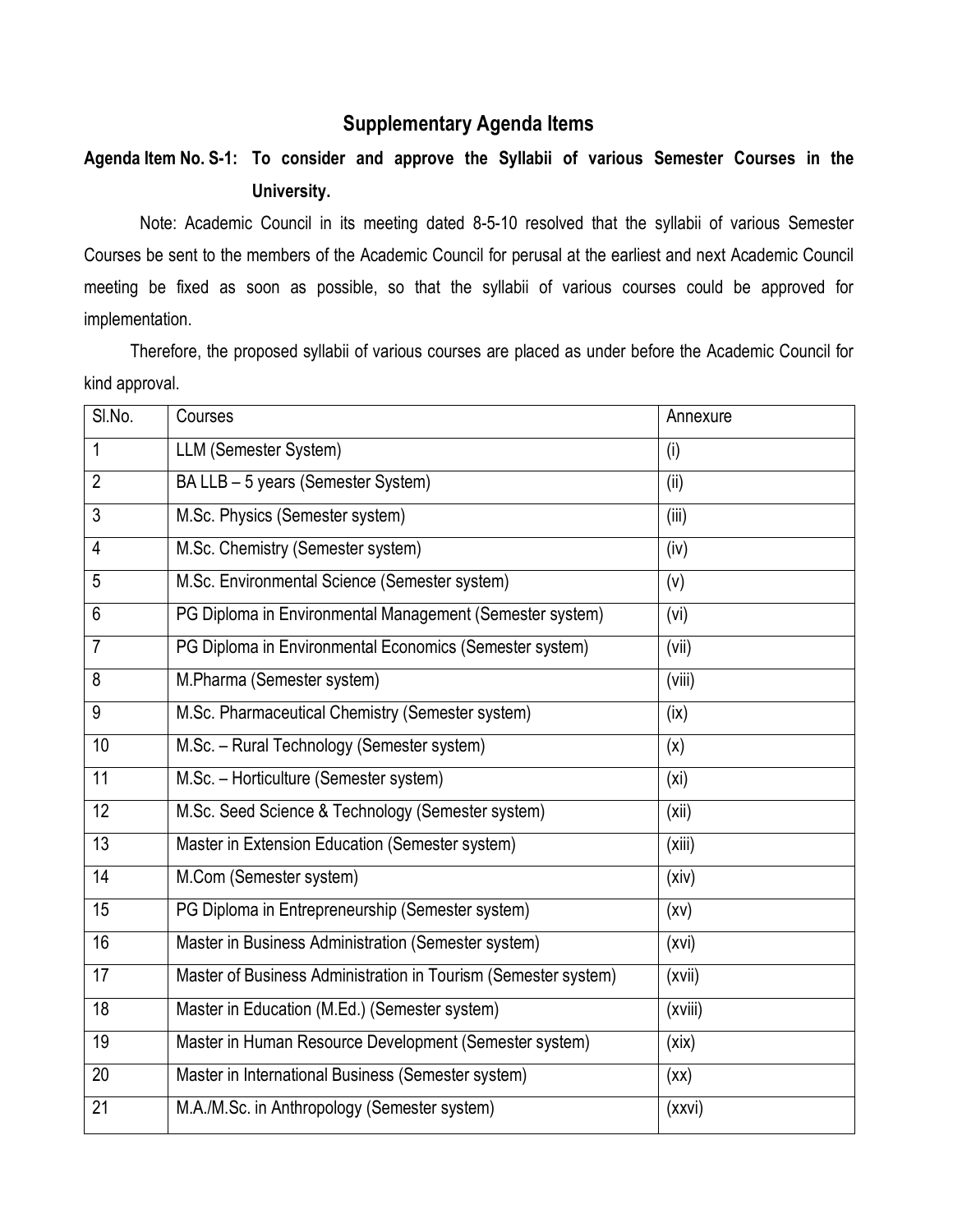It was resolved to approve the Syllabii of various Semester courses in the University as depicted above under Supplementary Agenda Items.

 It was further resolved to approve the P.G. course of Master in Social Work (two years) in School of Humanities and Social Sciences.

# **Agenda Item No. S-2: To consider and approve the Pre-Ph.D courses for pursuing Ph.D in various disciplines of the University.**

Note: In pursuance of the UGC (Minimum Standards and Procedure for award of M.Phil/Ph.D degree) Regulations 2009 the university is going to conduct Pre-Ph.D. courses for pursing Ph.D. in various disciplines. The proposed syllabii for various Pre-Ph.D courses are placed as under before the Academic Council for kind approval

| SI.No. | Pre-Ph.D. Courses             | Annexure |
|--------|-------------------------------|----------|
|        | <b>Ancient Indian History</b> | (xxi)    |
|        | History                       | (xxiii)  |
| J      | Commerce                      | (xxiii)  |

### **Resolution**

It was resolved to approve the Pre-Ph.D. courses of various subjects as enumerated above.

# **Agenda Item No. S-3: To consider and approve institution of "Smt. Sulochana Devi and Shri Jagdish Prasad Bahuguna Post Graduate Scholarship"**

Note: Smt. Sulochana Devi & Shri Jagdish Prasad Bahuguna, resident of Village Malachouri, P.O. Kirsu, Dist Pouri Garhwal have expressed their interest to sponsor a scholarship @ Rs. 800/- per month to one student each from MA Hindi 1<sup>st</sup> year and 2<sup>nd</sup> year out of the interest earned on an endowment fund of Rs. 2.0 lakhs. Under clause 6(1)(xii) and 28(1)(f) of the Central University Act 2009 it is proposed to institute the above scholarship with the conditions stipulated at **Annexure- (xxiv).**

### **Resolution**

It was resolved to approve the Scholarship for the institution of "Smt. Sulochana Devi and Shri Jagdish Prasa Bahuguna at Post Graduate level in Hindi.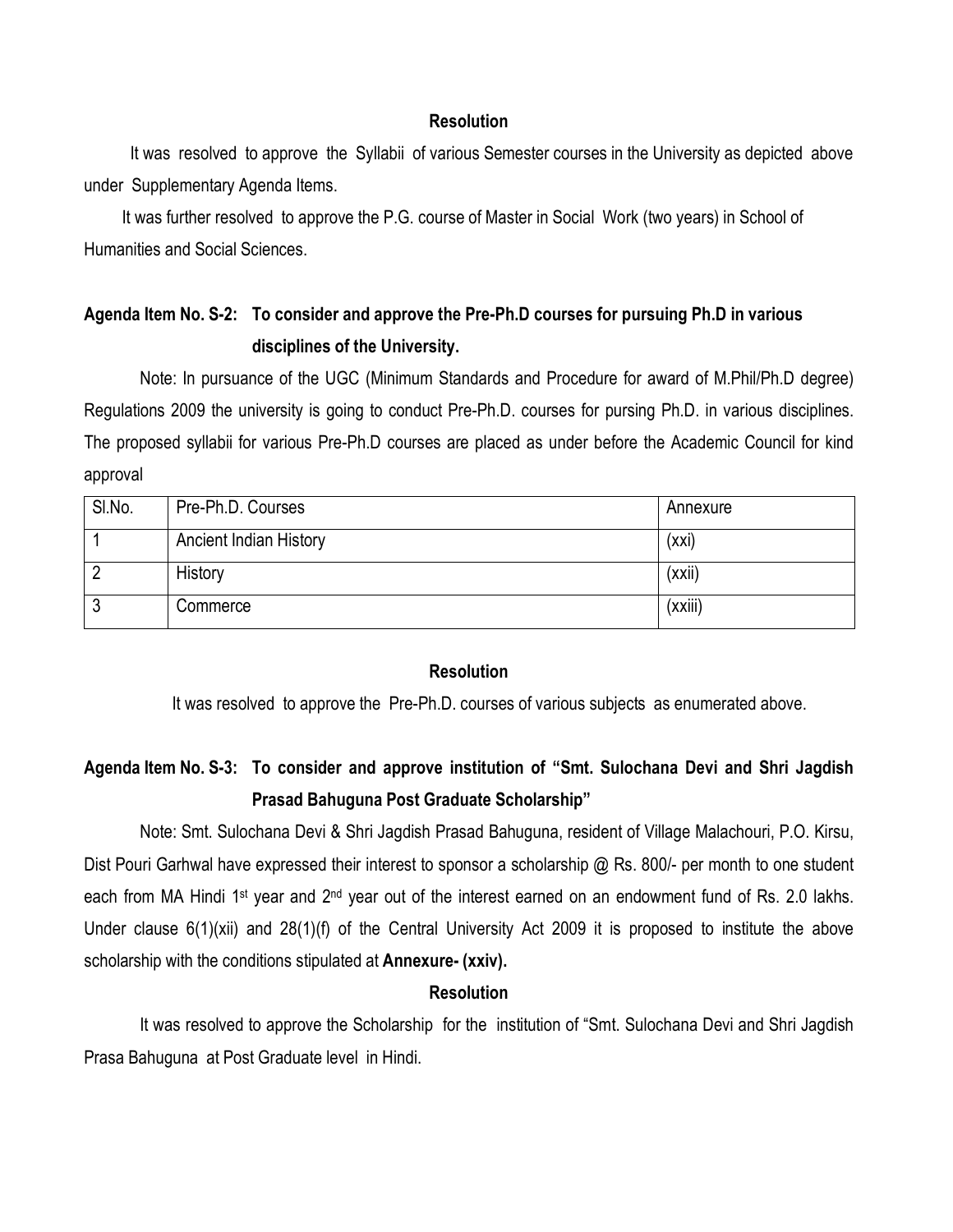# **Agenda Item No. S-4: To consider and approve changes in method of examination of Environmental Science paper which is a compulsory subject for all the students of 2nd year of undergraduate courses.**

Note: The Examination Committee in its meeting dated 7/2/2011 has resolved to conduct examination of Environmental Science paper which is a compulsory subject for all the students of 2<sup>nd</sup> year of UG courses (B.A., B.Sc. & B.Com.) in multiple objective type questions (100 questions) instead of subjective type questions from the year 2011 onwards. This will facilitate quick uniform assessment of the paper with the use of OMR technology for the declaration of result in time. Therefore, the matter is placed before A.C. for consideration and approval.

### **Resolution**

Arising out of discussion, it was resolved to approve changes in method of examination of Environmental Science paper (compulsory subject) for all the students of  $2<sup>nd</sup>$  year of undergraduate courses w.e.f. 2011 onwards.l

# **Agenda Item No. S-5: Ratification of the MOU signed between Wadia Institute of Himalayan Geology, Dehradun and HNBGU, Srinagar to encourage research and academic activities of mutual interests – Reporting item.**

Note: To encourage research and academic activities in the field of Geology/Geophysics & in the interests of the university research scholars and faculties a MOU was signed between Wadia Institute of Himalayan Geology, Dehradun and HNBGU, Srinagar on 1-2-2011. The MOU is valid for a period of 6 years which can be extended further based on mutual consent. A copy of MOU is placed at **Annexure – (xxv).** The matter is placed before the Academic Council for ratification.

### **Resolution**

It was resolved to ratify the decision already taken in the matter.

### **Any other item**: With the permission of the Chair.

# **Item No. (1) :To consider and approve institution of "ONGC Scholarship under Industry-Academia Interface"**

Note: Oil and Natural Gas Corporation Limited (ONGC) has decided to award 200 "ONGC Scholarship to meritorious students pursuing B.Tech/BE, M.Sc. & M.Tech courses in 80 reputed academic institutions of our country and they have selected Garhwal University being one of the premier universities of our country for award of three "ONGC Scholarships" to first rank holder in M.Sc. Geology, Physics and Chemistry in 2010-11 for one year duration during the year 2011-12 @ Rs. 5000/- per month. As per provision under clause 6(1)(xii) and